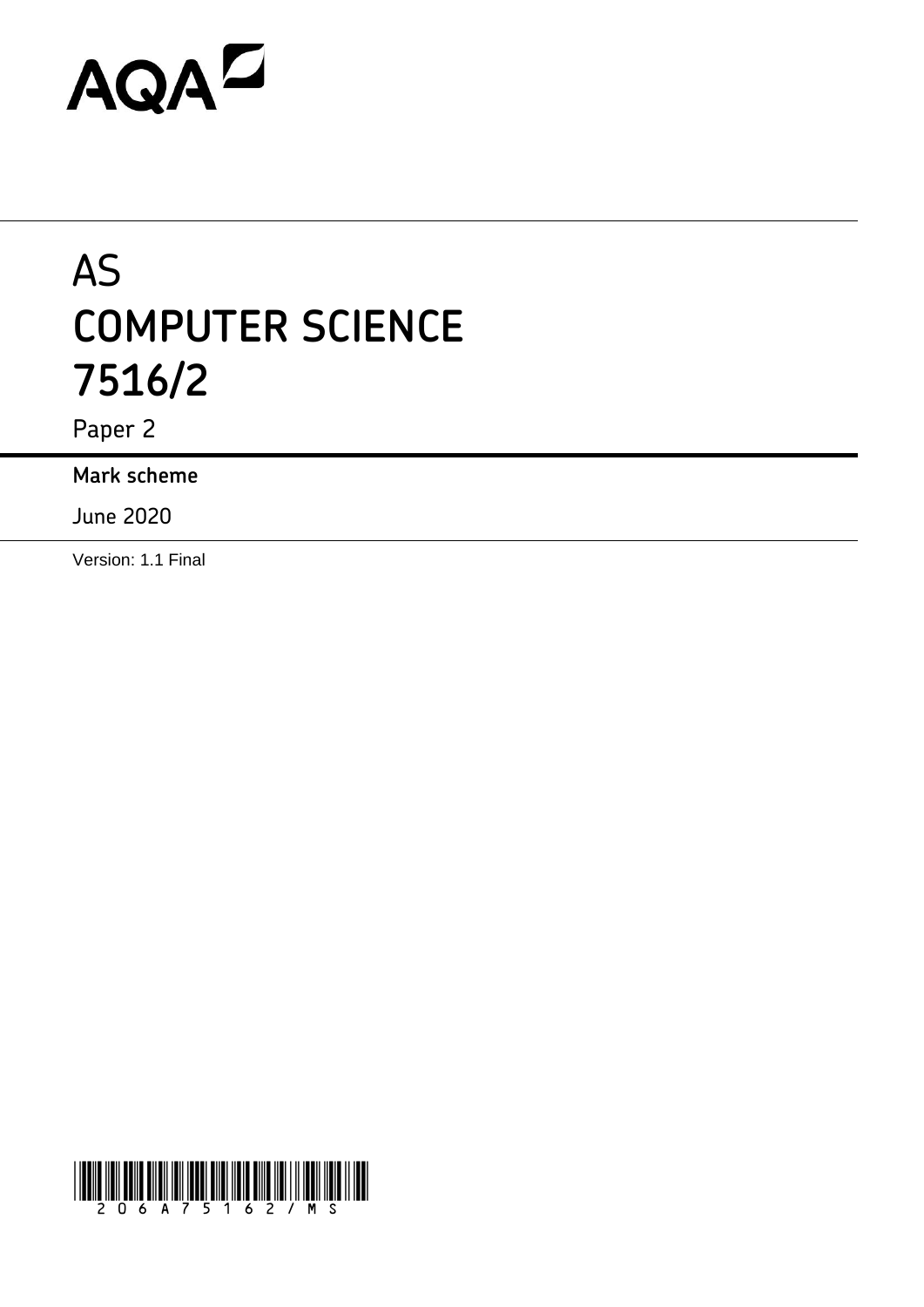Mark schemes are prepared by the Lead Assessment Writer and considered, together with the relevant questions, by a panel of subject teachers. This mark scheme includes any amendments made at the standardisation events which all associates participate in and is the scheme which was used by them in this examination. The standardisation process ensures that the mark scheme covers the students' responses to questions and that every associate understands and applies it in the same correct way. As preparation for standardisation each associate analyses a number of students' scripts. Alternative answers not already covered by the mark scheme are discussed and legislated for. If, after the standardisation process, associates encounter unusual answers which have not been raised they are required to refer these to the Lead Examiner.

It must be stressed that a mark scheme is a working document, in many cases further developed and expanded on the basis of students' reactions to a particular paper. Assumptions about future mark schemes on the basis of one year's document should be avoided; whilst the guiding principles of assessment remain constant, details will change, depending on the content of a particular examination paper.

Further copies of this mark scheme are available from aqa.org.uk

#### **Copyright information**

AQA retains the copyright on all its publications. However, registered schools/colleges for AQA are permitted to copy material from this booklet for their own internal use, with the following important exception: AQA cannot give permission to schools/colleges to photocopy any material that is acknowledged to a third party even for internal use within the centre.

Copyright © 2020 AQA and its licensors. All rights reserved.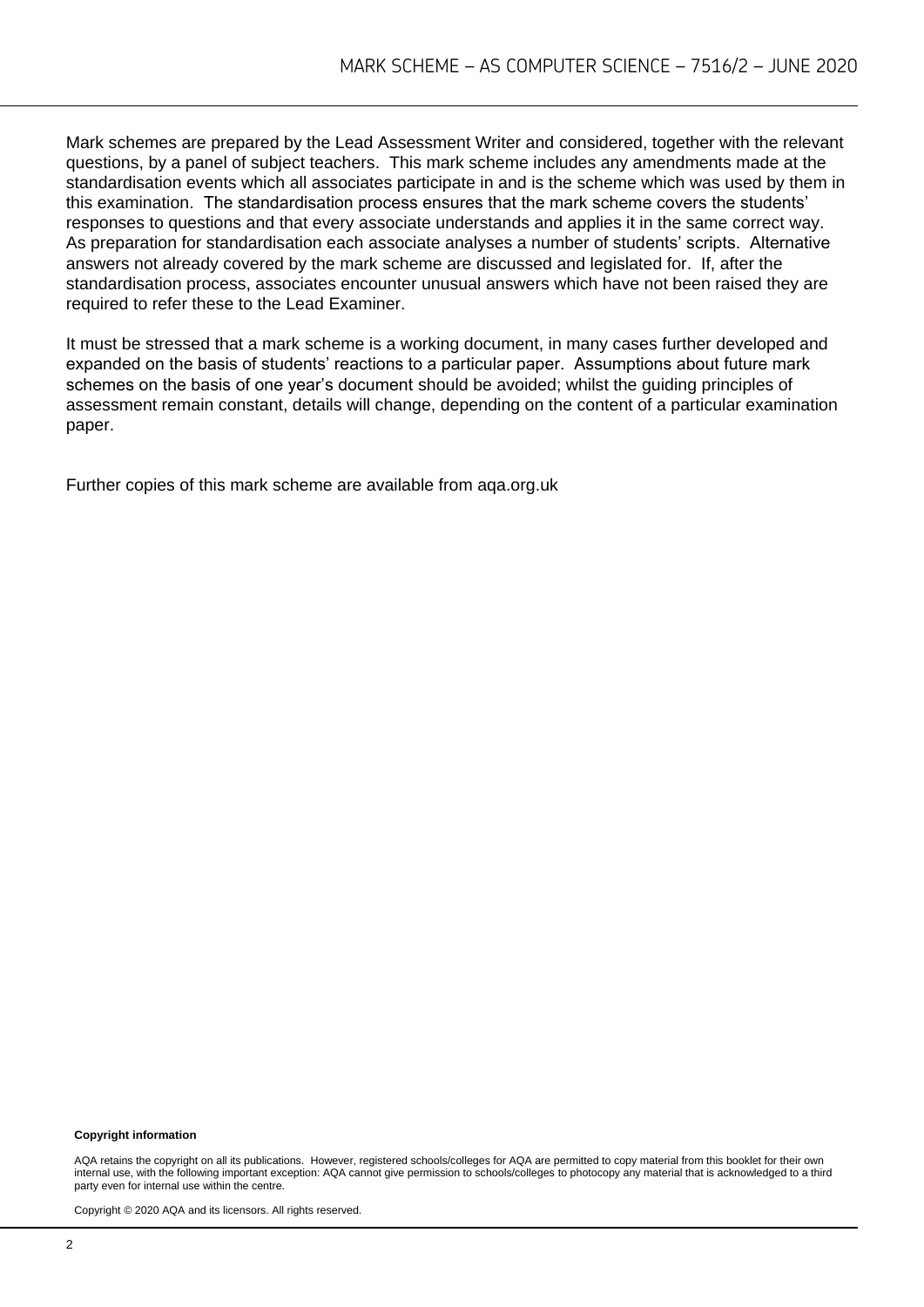### Level of response marking instructions

Level of response mark schemes are broken down into levels, each of which has a descriptor. The descriptor for the level shows the average performance for the level. There are marks in each level.

Before you apply the mark scheme to a student's answer read through the answer and annotate it (as instructed) to show the qualities that are being looked for. You can then apply the mark scheme.

#### Step 1 Determine a level

Start at the lowest level of the mark scheme and use it as a ladder to see whether the answer meets the descriptor for that level. The descriptor for the level indicates the different qualities that might be seen in the student's answer for that level. If it meets the lowest level then go to the next one and decide if it meets this level, and so on, until you have a match between the level descriptor and the answer. With practice and familiarity you will find that for better answers you will be able to quickly skip through the lower levels of the mark scheme.

When assigning a level you should look at the overall quality of the answer and not look to pick holes in small and specific parts of the answer where the student has not performed quite as well as the rest. If the answer covers different aspects of different levels of the mark scheme you should use a best fit approach for defining the level and then use the variability of the response to help decide the mark within the level, ie if the response is predominantly level 3 with a small amount of level 4 material it would be placed in level 3 but be awarded a mark near the top of the level because of the level 4 content.

#### Step 2 Determine a mark

Once you have assigned a level you need to decide on the mark. The descriptors on how to allocate marks can help with this. The exemplar materials used during standardisation will help. There will be an answer in the standardising materials which will correspond with each level of the mark scheme. This answer will have been awarded a mark by the Lead Examiner. You can compare the student's answer with the example to determine if it is the same standard, better or worse than the example. You can then use this to allocate a mark for the answer based on the Lead Examiner's mark on the example.

You may well need to read back through the answer as you apply the mark scheme to clarify points and assure yourself that the level and the mark are appropriate.

Indicative content in the mark scheme is provided as a guide for examiners. It is not intended to be exhaustive and you must credit other valid points. Students do not have to cover all of the points mentioned in the Indicative content to reach the highest level of the mark scheme.

An answer which contains nothing of relevance to the question must be awarded no marks.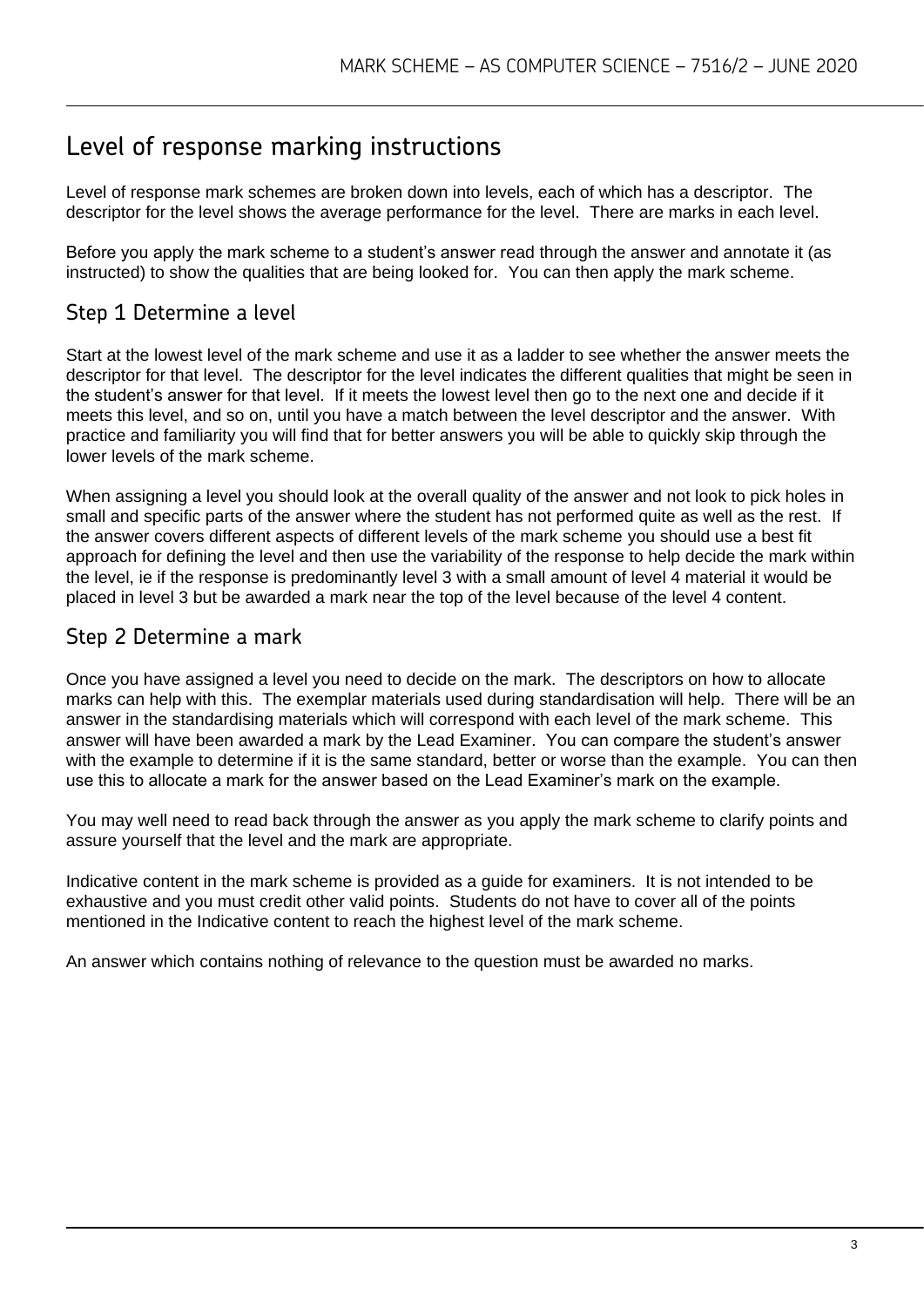#### To Examiners:

#### • **When to award '0' (zero) or '–' (hyphen) when inputting marks on CMI+**

A mark of 0 should be awarded where a candidate has attempted a question but failed to write anything creditworthy.

Insert a hyphen when a candidate has not attempted a question, so that eventually the Principal Examiner will be able to distinguish between the two (not attempted/nothing creditworthy) in any statistics.

• This mark scheme contains the correct responses which we believe that candidates are most likely to give. Other valid responses are possible to some questions and should be credited. Examiners should refer responses that are not covered by the mark scheme, but which they deem creditworthy, to a **Team Leader**.

The following annotation is used in the mark scheme:

- **;** means a single mark<br>*II* means an alternative
- **//** means an alternative response
- **/**  means an alternative word or sub-phrase
- **A.** means acceptable creditworthy answer
- **R.** means reject answer as not creditworthy
- **NE.** means not enough
- **I.** means ignore
- **DPT.** means "Don't penalise twice". In some questions a specific error made by a candidate, if repeated, could result in the loss of more than one mark. The **DPT** label indicates that this mistake should only result in a candidate losing one mark, on the first occasion that the error is made. Provided that the answer remains understandable, subsequent marks should be awarded as if the error was not being repeated.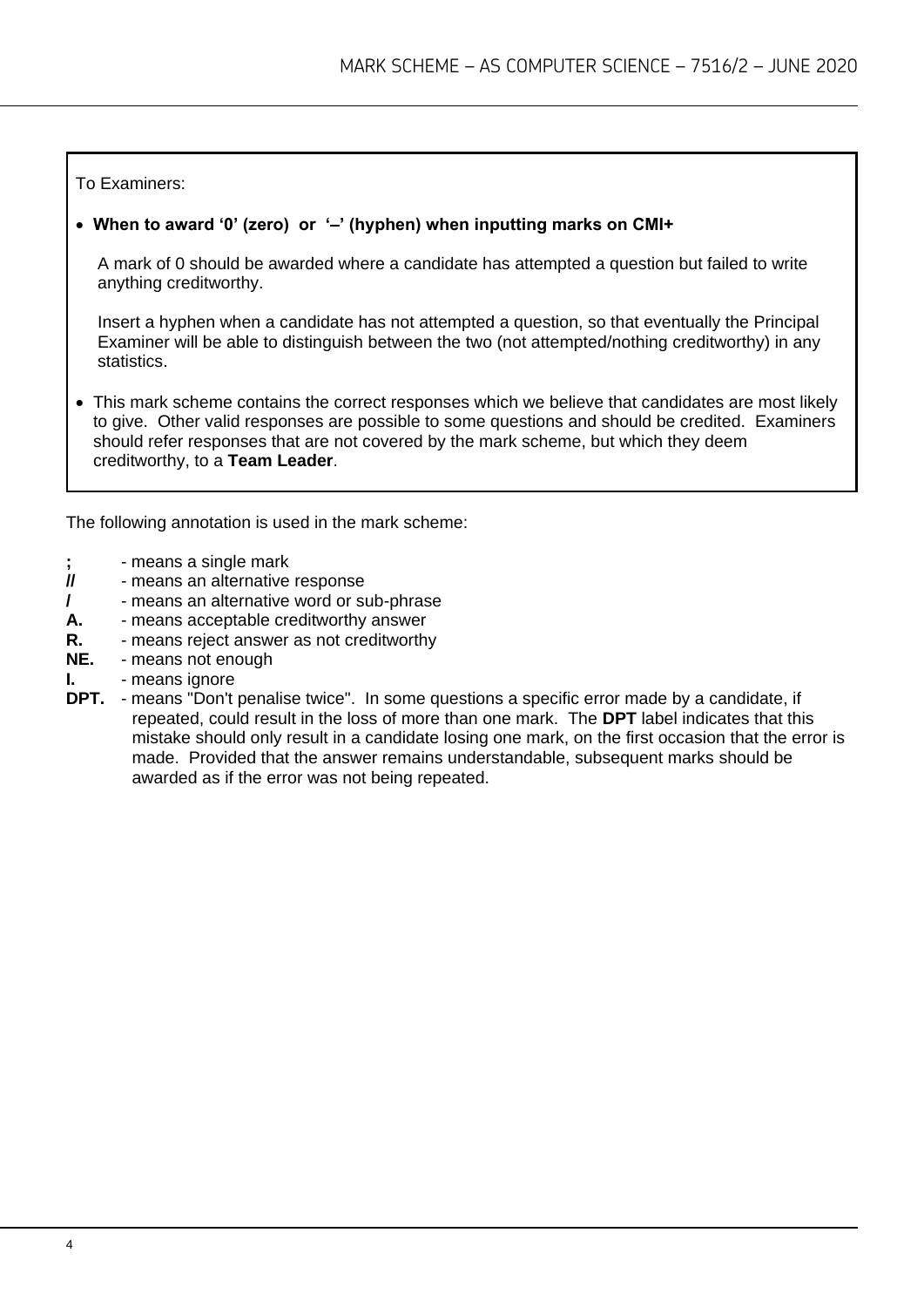Examiners are required to assign each of the candidate's responses to the most appropriate level according to **its overall quality**, and then allocate a single mark within the level. When deciding upon a mark in a level examiners should bear in mind the relative weightings of the assessment objectives.

eg

In the following questions the marks available are as follows:

## **Question 06.5 (max 8 marks)**

AO1 (knowledge)  $-$ AO1 (understanding)  $-$  4 marks

#### **Question 08.2 (max 4 marks)**

AO1 (understanding) - 2 marks<br>AO2 (analyse) - 2 marks AO2 (analyse)  $-$ 

Where a candidate's answer only reflects one element of the AO, the maximum mark they can receive will be restricted accordingly.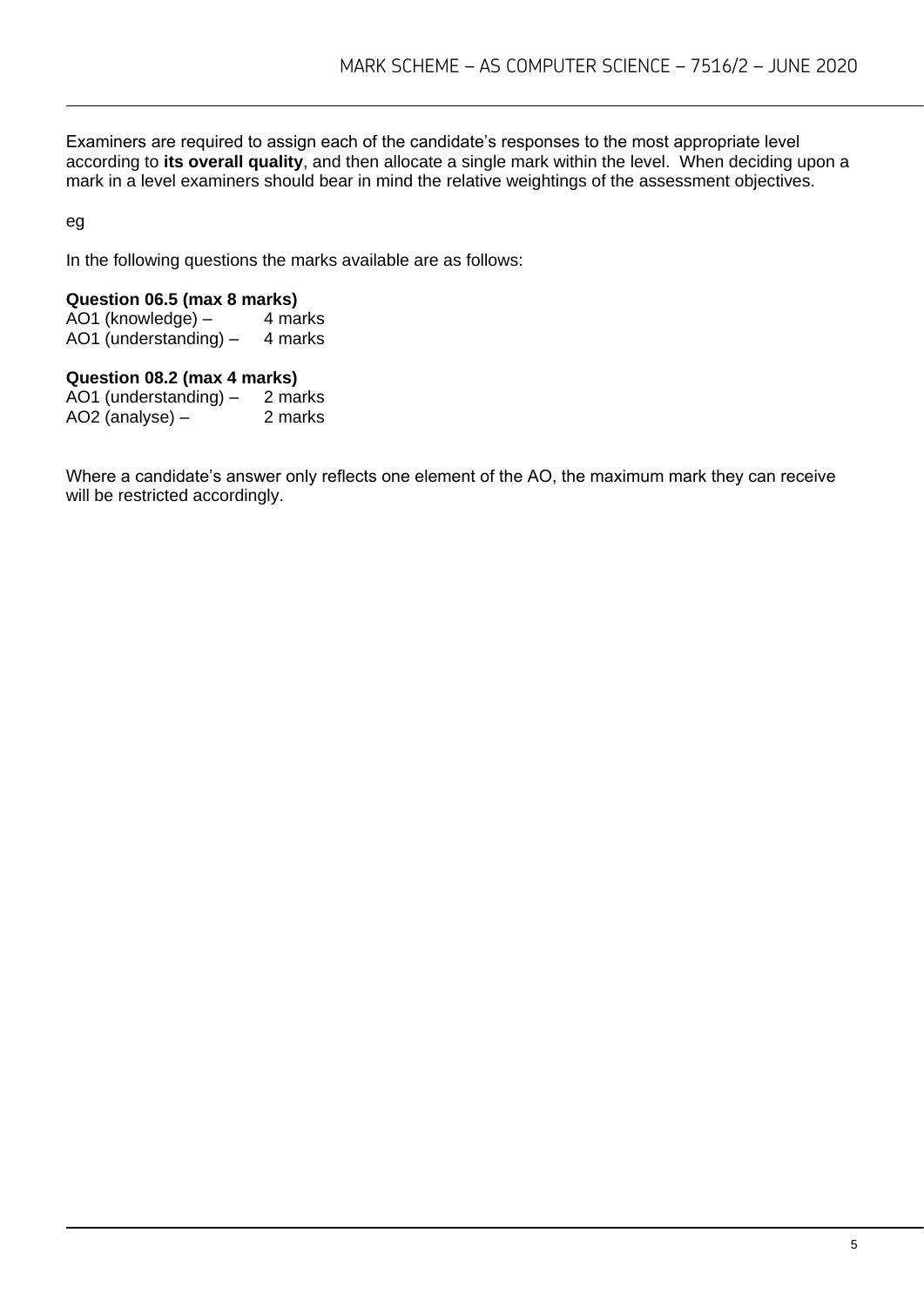| Qu |                | <b>Marks</b>                                                                                                   |   |
|----|----------------|----------------------------------------------------------------------------------------------------------------|---|
| 01 | $\mathbf 1$    | Mark is for AO2 (apply)                                                                                        | 1 |
|    |                | 3159;                                                                                                          |   |
| 01 | $\overline{2}$ | Mark is for AO2 (apply)                                                                                        | 1 |
|    |                | $2^{16}$ / 65 536;                                                                                             |   |
| 01 | 3              | Mark is for AO2 (analyse)                                                                                      | 1 |
|    |                | C;                                                                                                             |   |
| 01 | 4              | 2 marks are for AO1 (knowledge)                                                                                | 2 |
|    |                | Consists of a digit calculated (using an algorithm); from the other digits/letters (in the<br>input sequence); |   |
|    |                | A. Answer by example.                                                                                          |   |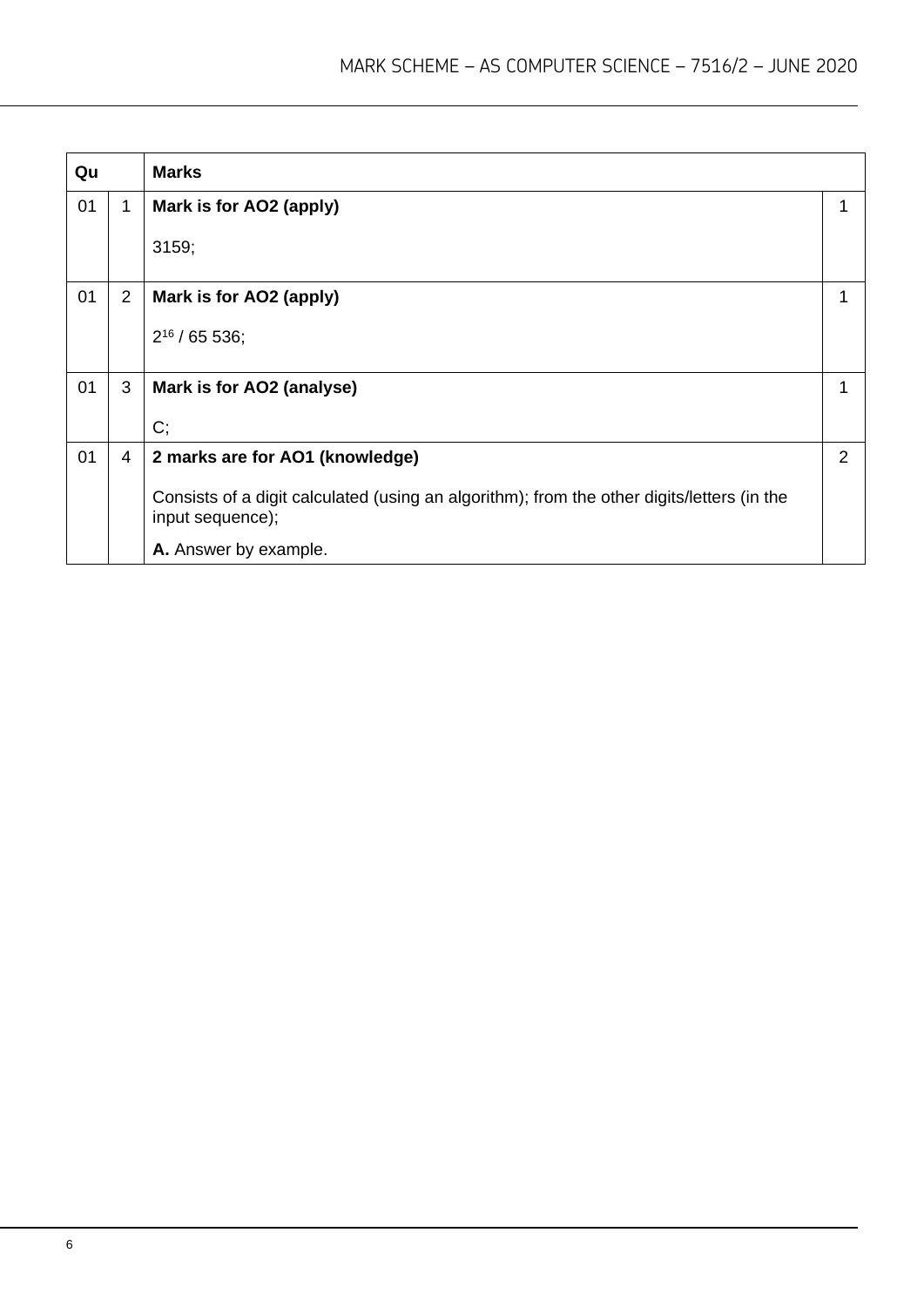| 02 | 1              | 2 marks are for AO2 (apply)                                                                                                                                                                 | $\overline{2}$ |
|----|----------------|---------------------------------------------------------------------------------------------------------------------------------------------------------------------------------------------|----------------|
|    |                | Mark as follows:                                                                                                                                                                            |                |
|    |                | 1 mark for any relevant working out such as multiplying one number on a bit-wise basis<br>by the other or summing the results of (incorrect) bitwise multiplications:<br>10110100<br>101101 |                |
|    |                | <b>1 mark</b> for final answer:                                                                                                                                                             |                |
|    |                | 11100001                                                                                                                                                                                    |                |
|    |                | <b>Alternative Method</b>                                                                                                                                                                   |                |
|    |                | 10100000                                                                                                                                                                                    |                |
|    |                | 101000<br>10100                                                                                                                                                                             |                |
|    |                | 101                                                                                                                                                                                         |                |
|    |                |                                                                                                                                                                                             |                |
|    |                | MAX <sub>2</sub>                                                                                                                                                                            |                |
|    |                | MAX 1 if no working is shown                                                                                                                                                                |                |
| 02 | $\overline{2}$ | 2 marks are for AO2 (apply)                                                                                                                                                                 | 2              |
|    |                | 110;01011;                                                                                                                                                                                  |                |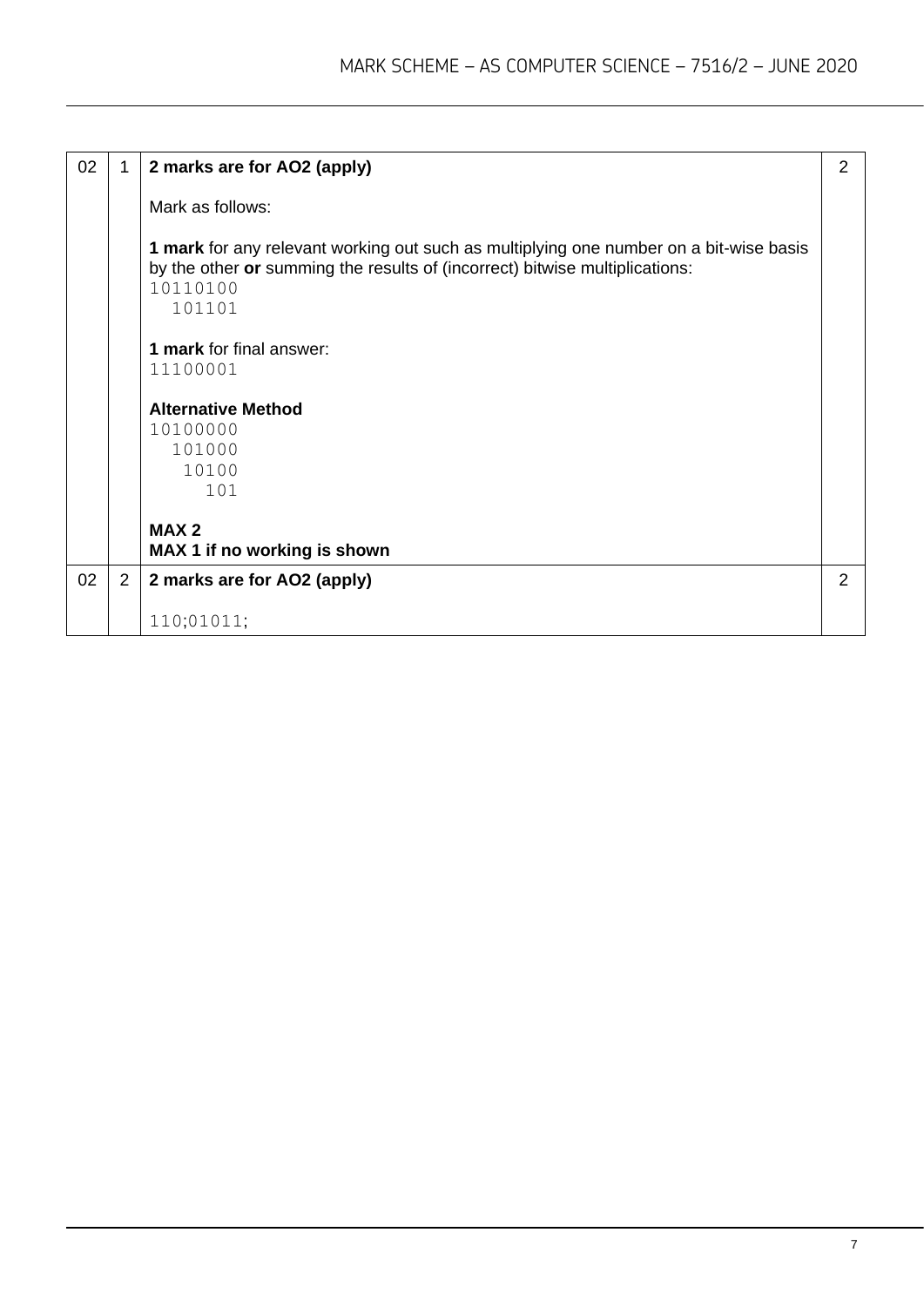| 03 | 1              | 3 marks are for AO1 (understanding)                                                                             | 3 |
|----|----------------|-----------------------------------------------------------------------------------------------------------------|---|
|    |                | (Analogue signal) sampled at fixed/regular time intervals; R.                                                   |   |
|    |                | Amplitude/Voltage of signal/wave (at each sample point) measured;                                               |   |
|    |                | Measurement coded into a fixed number of bits // coded in binary;                                               |   |
| 03 | $\overline{2}$ | 2 marks for AO2 (apply)                                                                                         | 2 |
|    |                | 48 000 (Hz) // 34.56 * 1000 * 1000 * 8 / 16 / 360;;                                                             |   |
|    |                | <b>A.</b> 48 $kHz$ ;                                                                                            |   |
|    |                | <b>NE. 48</b>                                                                                                   |   |
|    |                | If final answer is incorrect then award 1 mark for working for one of:                                          |   |
|    |                | • calculating recording size in bits: 34.56 * 1000 * 1000 * 8                                                   |   |
|    |                | • showing recording size in bits: 276 480 000<br>• dividing (A. incorrect) recording size in bits by 16 and 360 |   |
|    |                |                                                                                                                 |   |
|    |                | <b>Note:</b> Award 2 marks if correct answer given regardless of working.                                       |   |
|    |                | <b>Max 1</b> if final answer is incorrect.                                                                      |   |
| 03 | 3              | 2 marks for AO1 (knowledge)                                                                                     | 2 |
|    |                | You must sample at a rate that is at least double; the highest frequency (component) in<br>the original sound;  |   |
|    |                |                                                                                                                 |   |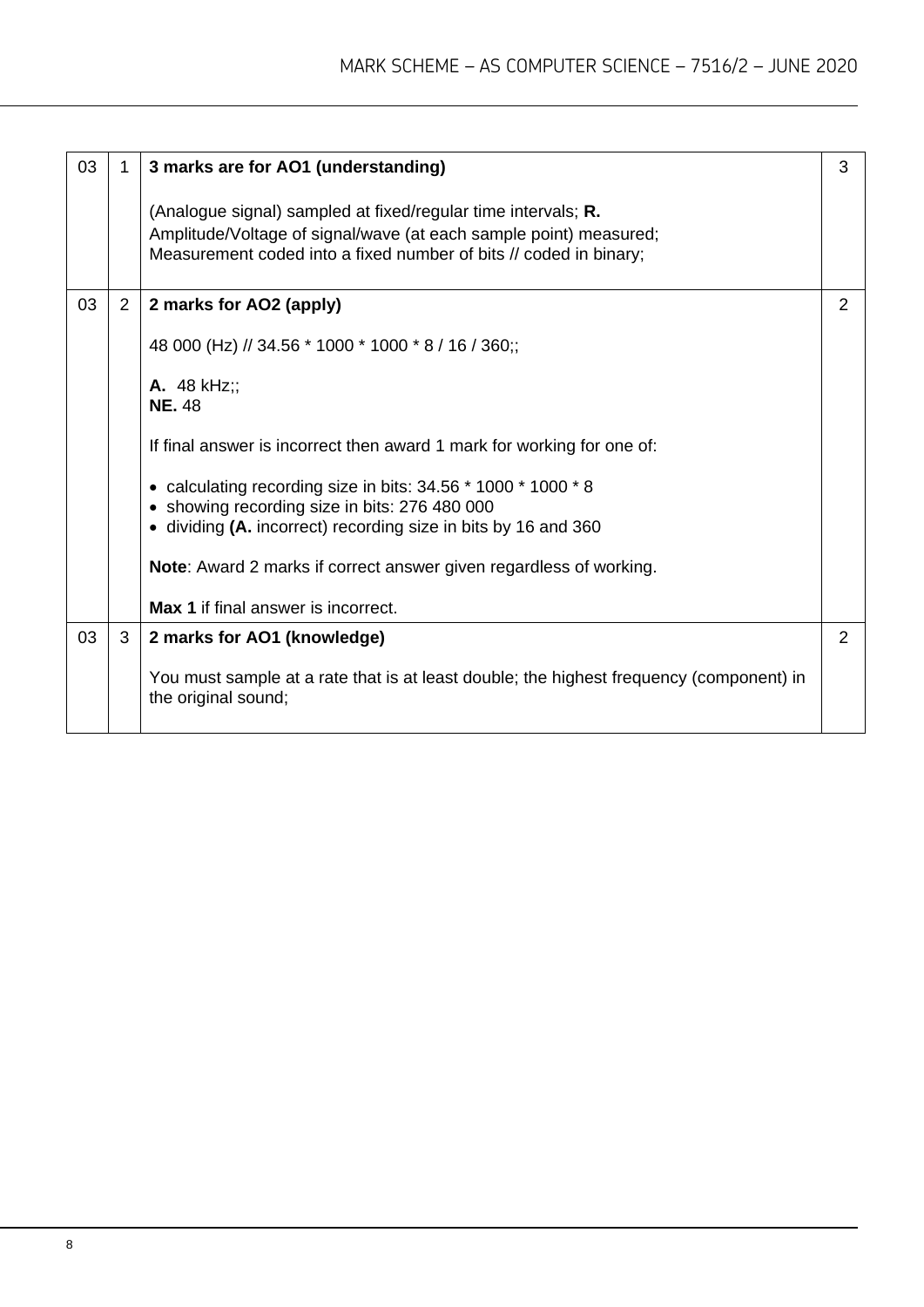| 04 | 2 marks are for AO2 (analyse)                                                                                  |  |
|----|----------------------------------------------------------------------------------------------------------------|--|
|    | The student has used the number of colours (4) instead of the colour depth/number of<br>bits per pixel $(2)$ ; |  |
|    | The correct minimum file size is 40 bytes;                                                                     |  |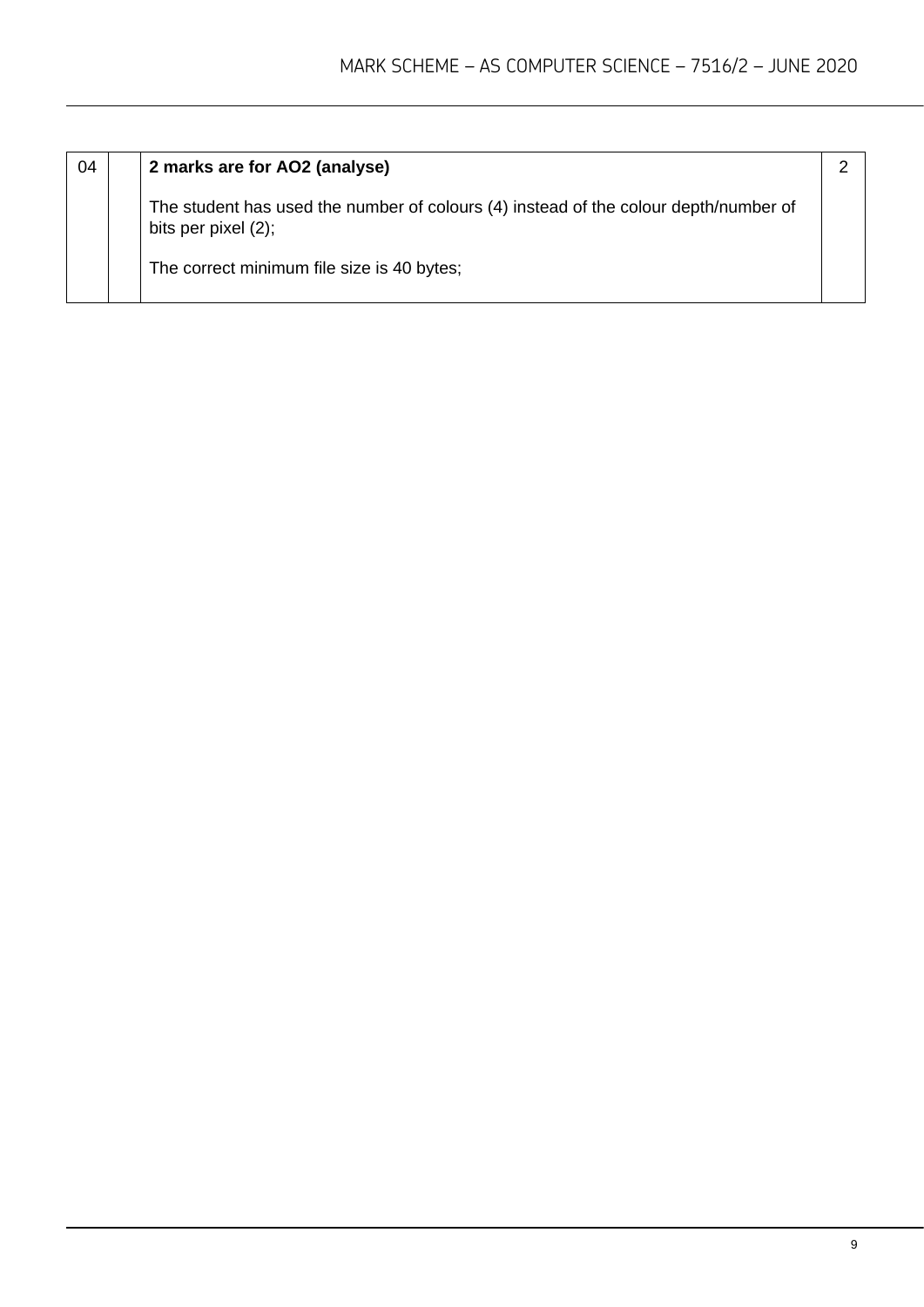| 05 | 1              | Mark is for AO1 (knowledge)                                                                                                                                                         |                |                |                 |        | 1 |
|----|----------------|-------------------------------------------------------------------------------------------------------------------------------------------------------------------------------------|----------------|----------------|-----------------|--------|---|
|    |                |                                                                                                                                                                                     | A              | B              | <b>A NAND B</b> |        |   |
|    |                |                                                                                                                                                                                     | $\overline{0}$ | 0              | 1               |        |   |
|    |                |                                                                                                                                                                                     | $\overline{O}$ | $\overline{1}$ | 1               |        |   |
|    |                |                                                                                                                                                                                     | $\mathbf 1$    | 0              | 1               |        |   |
|    |                |                                                                                                                                                                                     | $\mathbf{1}$   | 1              | $\overline{0}$  |        |   |
|    |                |                                                                                                                                                                                     |                |                |                 |        |   |
| 05 | $\overline{2}$ | 3 marks are for AO2 (apply)<br>1 mark for getting Part 1 or Part 2 correct on any of the three diagrams.                                                                            |                |                |                 |        | 3 |
|    |                | 1 mark for getting corresponding Part 1 or Part 2 correct on the same diagram.<br>1 mark for getting corresponding Part 3 correct on the same diagram.                              |                |                |                 |        |   |
|    |                | MAX 2 if not fully correct<br>Mark response against diagram that will give the highest mark.<br>Mark point 3 can only be awarded if at least one other mark point has been awarded. |                |                |                 |        |   |
|    |                | di<br>Alternative Diagram 1                                                                                                                                                         |                |                |                 |        |   |
|    |                | $\mathsf{A}$                                                                                                                                                                        |                |                |                 | 3<br>Q |   |
|    |                | в                                                                                                                                                                                   |                | 2              |                 |        |   |
|    |                |                                                                                                                                                                                     |                |                |                 |        |   |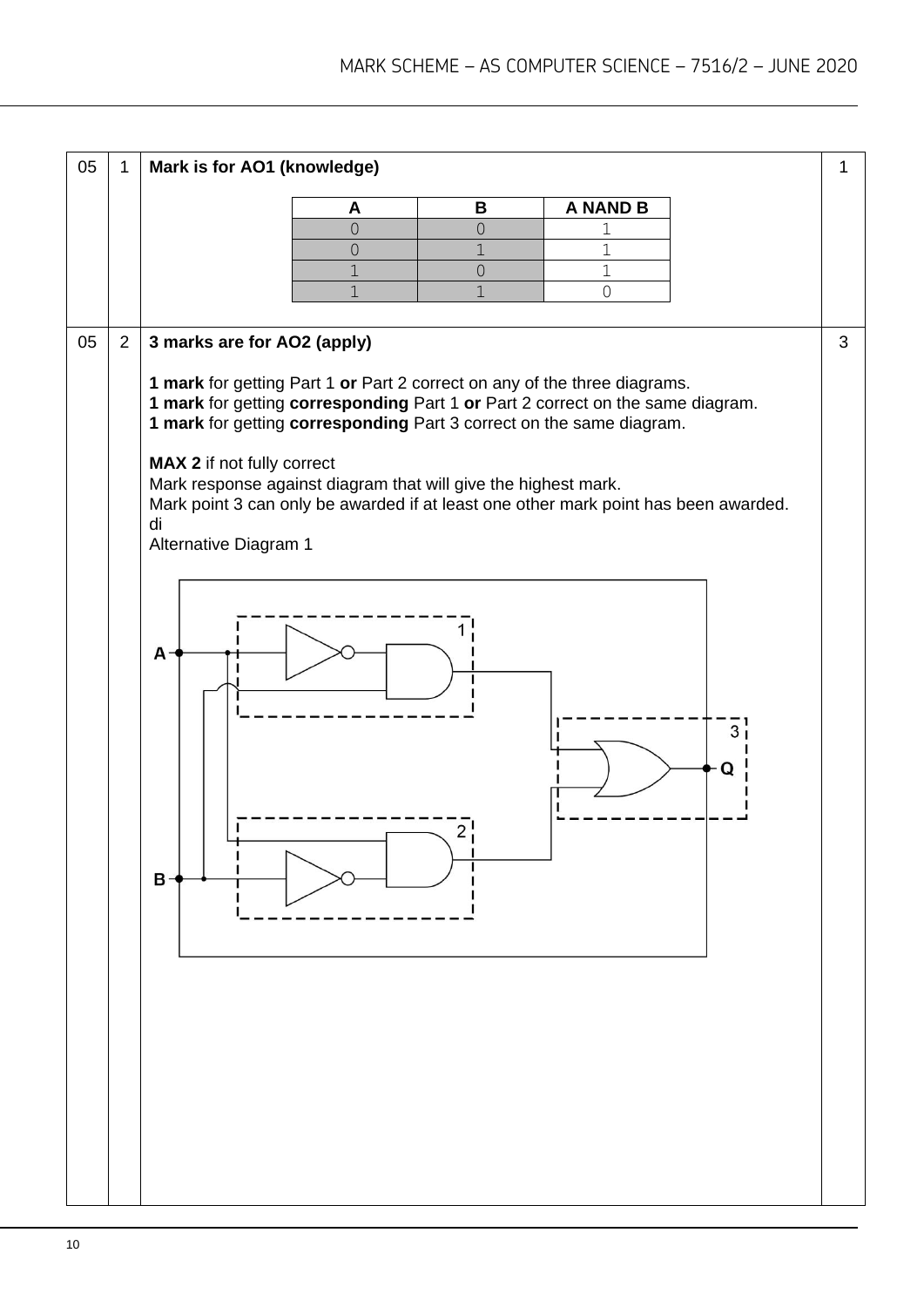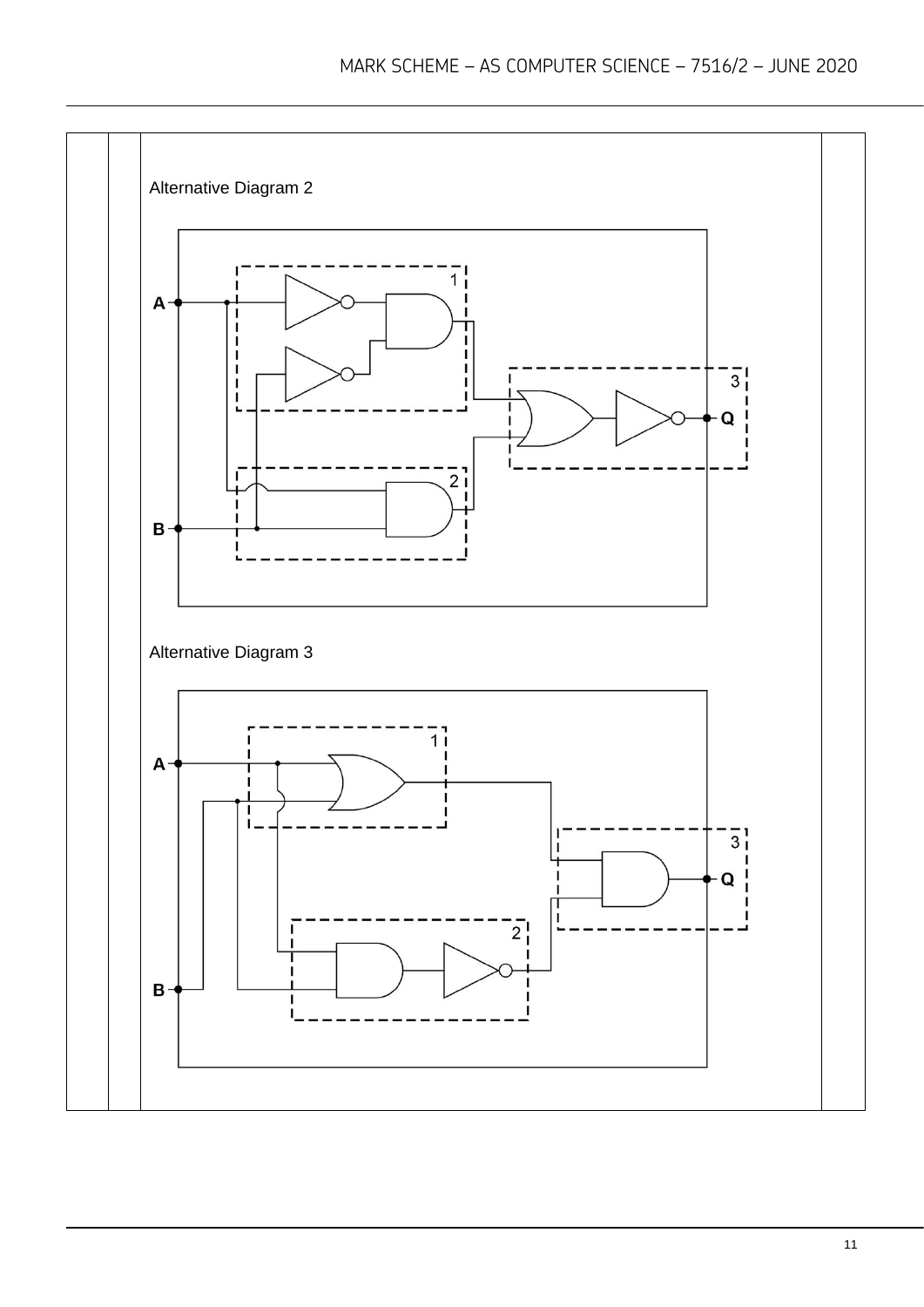| 05 | 3 | 4 marks are for AO2 (apply)                                                                                                                                                                                                                     |                                                                                                                                                                                                                                                                                                                                                                                                                                                                                                                                                                                                                                                                                                                                                                    | $\overline{4}$ |
|----|---|-------------------------------------------------------------------------------------------------------------------------------------------------------------------------------------------------------------------------------------------------|--------------------------------------------------------------------------------------------------------------------------------------------------------------------------------------------------------------------------------------------------------------------------------------------------------------------------------------------------------------------------------------------------------------------------------------------------------------------------------------------------------------------------------------------------------------------------------------------------------------------------------------------------------------------------------------------------------------------------------------------------------------------|----------------|
|    |   | <b>Marking guidance for examiners</b>                                                                                                                                                                                                           | • Award marks for working out until an incorrect step has been made. If a student<br>misses out some steps but does not make an error then continue marking.<br>• If, in any one step, a candidate is simplifying different parts of an expression<br>simultaneously award all relevant marks for this multiple stage but don't award any<br>further marks for working in any parts simplified incorrectly. Example, if the<br>expression P.P. (P+Q) + P.P.1 was changed to P. (P+Q)+P.0, the candidate would get<br>one mark for simplifying the first part to P.(P+Q) and could get further marks for<br>correctly simplifying this part of the expression further but should not be awarded<br>marks for simplifying the incorrectly changed part P.0 (ie to 0) |                |
|    |   | <b>Mark as follows</b><br><b>1 mark</b> for final answer $A \cdot \overline{C}$                                                                                                                                                                 |                                                                                                                                                                                                                                                                                                                                                                                                                                                                                                                                                                                                                                                                                                                                                                    |                |
|    |   | Max 3 marks for working:<br>produces a simpler expression.<br>simpler expression.                                                                                                                                                               | • 1 mark for each application of an identity or theorem other than cancelling NOTs that<br>• 1 mark for a single successful application of the distributive law that produces a                                                                                                                                                                                                                                                                                                                                                                                                                                                                                                                                                                                    |                |
|    |   | but uses fewer logical operators.                                                                                                                                                                                                               | Note: a simpler expression is one that is logically equivalent to the original expression                                                                                                                                                                                                                                                                                                                                                                                                                                                                                                                                                                                                                                                                          |                |
|    |   | missing.                                                                                                                                                                                                                                        | Max 3 if answer is correct but any incorrect working or significant steps of working is                                                                                                                                                                                                                                                                                                                                                                                                                                                                                                                                                                                                                                                                            |                |
|    |   | <b>Example working (1)</b>                                                                                                                                                                                                                      |                                                                                                                                                                                                                                                                                                                                                                                                                                                                                                                                                                                                                                                                                                                                                                    |                |
|    |   | $\overline{A+0}+\overline{C\cdot A}$<br>$(A + 0) \cdot \overline{C \cdot A}$<br>$(A + 0) \cdot (\overline{C} + \overline{A})$<br>$A \cdot (\overline{C} + \overline{A})$ [A + 0 = A]<br>$A \cdot \overline{C} + 0$ $[A \cdot \overline{A} = 0]$ | $[B. NOT B = 0]$<br>[Application of De Morgan's Law]<br>[Application of De Morgan's Law]<br>$A \cdot \overline{C} + A \cdot \overline{A}$ [Expand brackets]<br>$A \cdot \overline{C}$ [A + 0 = A]                                                                                                                                                                                                                                                                                                                                                                                                                                                                                                                                                                  |                |
|    |   | <b>Example working (2)</b>                                                                                                                                                                                                                      |                                                                                                                                                                                                                                                                                                                                                                                                                                                                                                                                                                                                                                                                                                                                                                    |                |
|    |   | $(A + B \cdot \overline{B}) \cdot \overline{C \cdot A}$<br>$(A + 0) \cdot \overline{C \cdot A}$<br>$A \cdot \overline{C \cdot A}$ [A + 0 = A]<br>$A \cdot \overline{C} + 0$ [ $A \cdot \overline{A} = 0$ ]                                      | [Application of De Morgan's Law]<br>$[B. NOT B = 0]$<br>$A \cdot (\overline{C} + \overline{A})$ [Application of De Morgan's Law]<br>$A \cdot \overline{C} + A \cdot \overline{A}$ [Expand brackets]<br>$A \cdot \overline{C}$ [A + 0 = A]                                                                                                                                                                                                                                                                                                                                                                                                                                                                                                                          |                |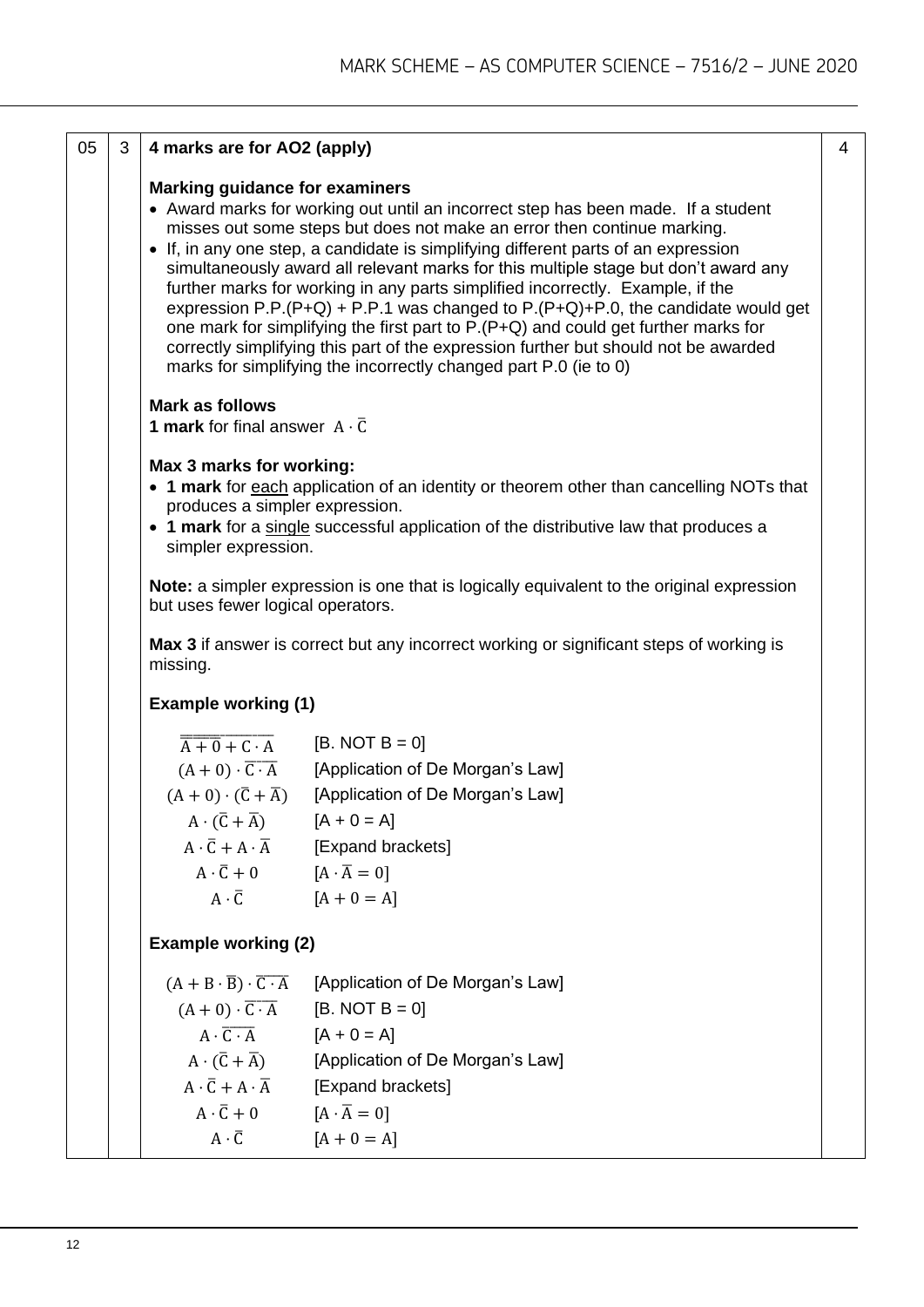| 06 | 1              | Mark is for AO1 (knowledge)                                                                                                                                                                                                                                                                                                                                                                                                                                                                                                              | 1              |
|----|----------------|------------------------------------------------------------------------------------------------------------------------------------------------------------------------------------------------------------------------------------------------------------------------------------------------------------------------------------------------------------------------------------------------------------------------------------------------------------------------------------------------------------------------------------------|----------------|
|    |                | A memory/storage location inside/on a processor; A. CPU instead of processor                                                                                                                                                                                                                                                                                                                                                                                                                                                             |                |
|    |                | NE. memory/storage location                                                                                                                                                                                                                                                                                                                                                                                                                                                                                                              |                |
| 06 | $\overline{2}$ | 2 marks are for AO1 (knowledge)                                                                                                                                                                                                                                                                                                                                                                                                                                                                                                          | $\overline{2}$ |
|    |                | Instructions are stored in (main) memory;<br>Instructions are fetched, (decoded) and executed (serially) by the processor;<br>Programs can be moved in and out of main memory;                                                                                                                                                                                                                                                                                                                                                           |                |
|    |                | <b>MAX2</b>                                                                                                                                                                                                                                                                                                                                                                                                                                                                                                                              |                |
| 06 | 3              | 2 marks are for AO1 (understanding)                                                                                                                                                                                                                                                                                                                                                                                                                                                                                                      | 2              |
|    |                | When data/instructions are needed/fetched they have to be transferred from memory to<br>the processor (using the data bus);<br>(after execution) result/data may need to be transferred back to memory (using the data<br>bus);                                                                                                                                                                                                                                                                                                          |                |
|    |                | A. responses referring to I/O controllers instead of memory                                                                                                                                                                                                                                                                                                                                                                                                                                                                              |                |
| 06 | $\overline{4}$ | 2 marks are for AO1 (understanding)                                                                                                                                                                                                                                                                                                                                                                                                                                                                                                      | $\overline{2}$ |
|    |                | In the Harvard architecture:<br>Instructions and data have separate buses;<br>Instructions and data are stored in separate memories // Instructions and data have<br>separate memory/address spaces; NE. Places, locations, registers, areas of memory<br>Instruction word size can be different to data word size // Instruction bus width can be<br>different to data bus width;<br>Instructions and data can be fetched simultaneously;<br>A. points made in reverse that state how the von Neumann architecture works<br><b>MAX2</b> |                |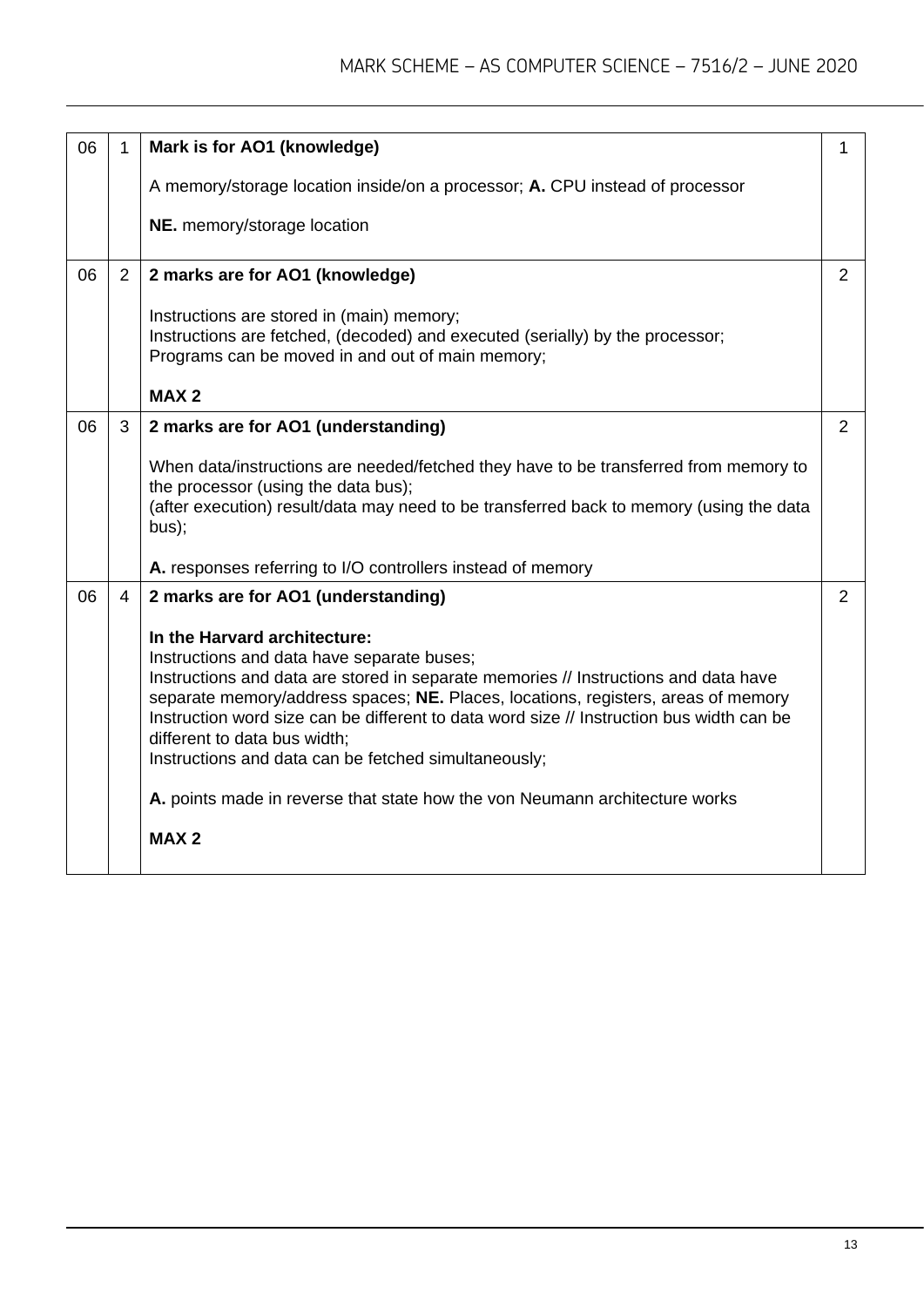| <b>Description</b>                                                                                                     | <b>Explanation</b>                                                                                                                                                                                                                                                                                                         |
|------------------------------------------------------------------------------------------------------------------------|----------------------------------------------------------------------------------------------------------------------------------------------------------------------------------------------------------------------------------------------------------------------------------------------------------------------------|
| Contents of the Program Counter / PC<br>transferred to the Memory Address<br>Register / MAR                            | so that the PC can be updated // to<br>enable the memory address to be<br>transferred along the address bus/to the<br>memory                                                                                                                                                                                               |
| Contents of MAR placed onto address<br>bus                                                                             | so the correct location in the main<br>memory will be accessed                                                                                                                                                                                                                                                             |
| Contents of addressed memory<br>location/value received on data bus<br>loaded into the Memory Buffer<br>Register / MBR | not all fetches will be for instructions so<br>cannot be loaded directly into Current<br>Instruction Register / CIR // the value will<br>only be present transiently on the bus so<br>must be stored in a register // the MBR is<br>used to cope with the speed difference<br>between the processor and the main<br>memory |
| (Contents of) PC is incremented                                                                                        | so that the next instruction in the<br>sequence can be fetched                                                                                                                                                                                                                                                             |
| The contents of the MBR is copied to<br>the CIR                                                                        | so that if data is fetched/written during<br>the execute phase it does not overwrite<br>the instruction // because the control unit<br>uses the instruction from the CIR                                                                                                                                                   |
| A. Memory Data Register/MDR for Memory Buffer Register/MBR                                                             |                                                                                                                                                                                                                                                                                                                            |
| <b>Max 4 for descriptions</b><br>Max 4 for explanations                                                                |                                                                                                                                                                                                                                                                                                                            |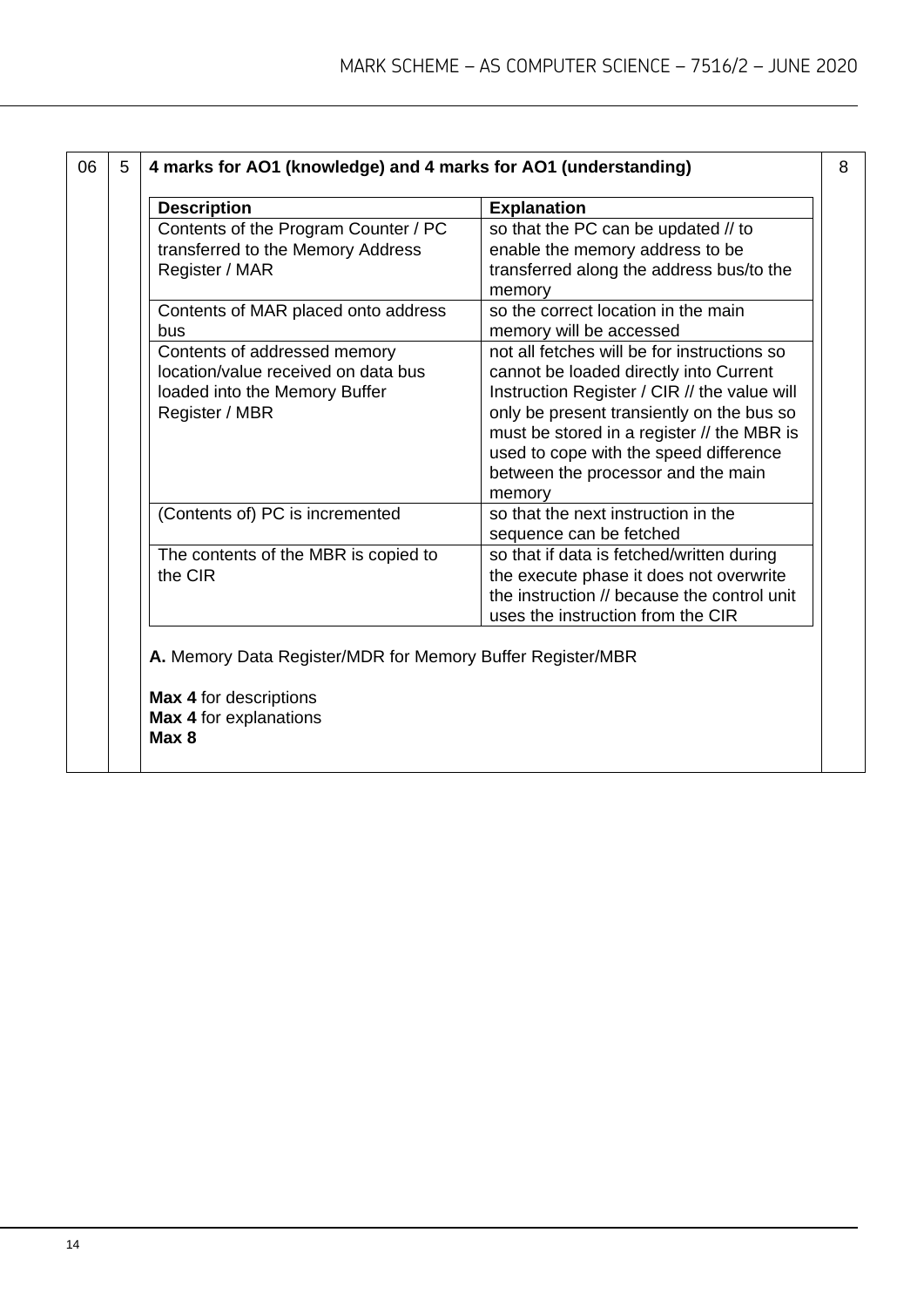| 07 | 1 |                           | 4 marks for AO3 (programming)                                                                  | 4            |
|----|---|---------------------------|------------------------------------------------------------------------------------------------|--------------|
|    |   | <b>Example 1:</b>         |                                                                                                |              |
|    |   |                           | LDR R0, 100                                                                                    |              |
|    |   |                           | LDR R1, 101                                                                                    |              |
|    |   |                           | ADD R2, R0, R1                                                                                 |              |
|    |   |                           | CMP R2, #26                                                                                    |              |
|    |   |                           | BLT store                                                                                      |              |
|    |   |                           | SUB R2, R2, #26                                                                                |              |
|    |   | store:                    | STR R2, 102                                                                                    |              |
|    |   |                           |                                                                                                |              |
|    |   | <b>Example 2:</b>         |                                                                                                |              |
|    |   |                           | LDR R0, 100                                                                                    |              |
|    |   |                           | LDR R1, 101                                                                                    |              |
|    |   |                           | ADD R2, R0, R1                                                                                 |              |
|    |   |                           | CMP R2, #25                                                                                    |              |
|    |   |                           | BGT adjust                                                                                     |              |
|    |   |                           | STR R2, 102                                                                                    |              |
|    |   |                           | HALT                                                                                           |              |
|    |   | adjust:                   | SUB R2, R2, #26                                                                                |              |
|    |   |                           | STR R2, 102                                                                                    |              |
|    |   | <b>Example 3:</b>         |                                                                                                |              |
|    |   |                           | LDR R0, 100                                                                                    |              |
|    |   |                           | LDR R1, 101                                                                                    |              |
|    |   |                           | ADD R2, R0, R1                                                                                 |              |
|    |   |                           | CMP R2, #25                                                                                    |              |
|    |   |                           | BGT adjust                                                                                     |              |
|    |   |                           | B end                                                                                          |              |
|    |   | adjust:                   | SUB R2, R2, #26                                                                                |              |
|    |   | end:                      | STR R2, 102                                                                                    |              |
|    |   |                           | A. Use of alternative registers                                                                |              |
|    |   |                           | A. Any label name in place of store / adjust                                                   |              |
|    |   |                           |                                                                                                |              |
|    |   |                           | <b>DPT.</b> Use of invalid register name eg Rd<br><b>DPT.</b> Use of incorrect addressing mode |              |
|    |   |                           | <b>DPT.</b> Inclusion of invalid symbols in commands                                           |              |
|    |   |                           |                                                                                                |              |
|    |   | <b>Programming Marks:</b> |                                                                                                |              |
|    |   |                           | <b>1 Mark for</b> LDR RO, 100, LDR R1, 101 and STR R2, 102                                     |              |
|    |   |                           | 1 Mark for ADD R2, R0, R1                                                                      |              |
|    |   |                           | 1 Mark for SUB R2, R2, $#26$                                                                   |              |
|    |   | 1 Mark for either:        |                                                                                                |              |
|    |   |                           |                                                                                                |              |
|    |   |                           | • CMP R2, #26, BLT store and store: aligned to a STR instruction or                            |              |
|    |   |                           | • CMP R2, #25, BGT adjust and adjust: aligned to a SUB instruction                             |              |
|    |   | Max 3 if any errors.      |                                                                                                |              |
| 07 | 2 |                           | Mark is for AO1 (understanding)                                                                | $\mathbf{1}$ |
|    |   |                           |                                                                                                |              |
|    |   | The operand is the datum; |                                                                                                |              |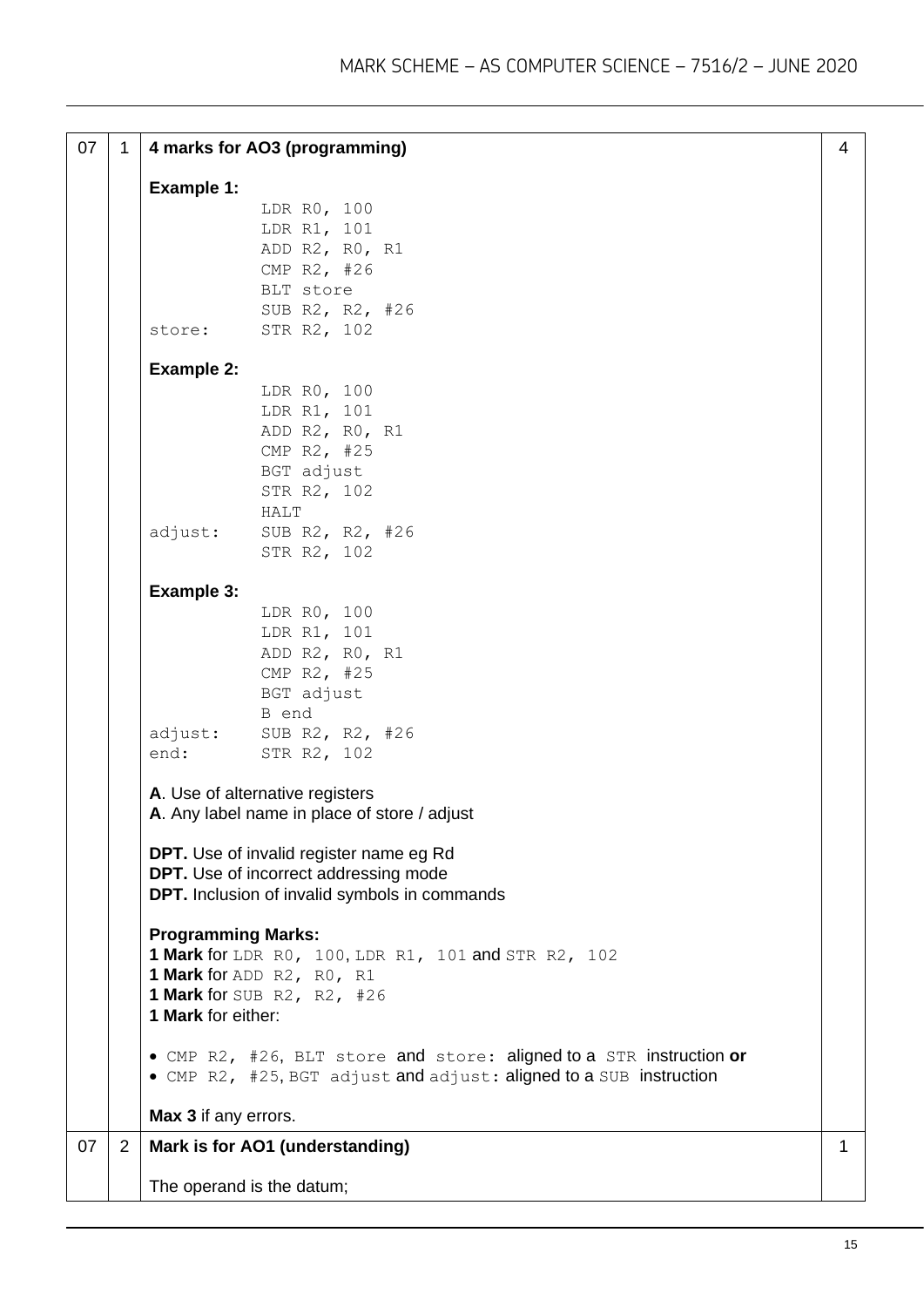| 07 | Mark is for AO1 (understanding)                                                                                                                       |  |
|----|-------------------------------------------------------------------------------------------------------------------------------------------------------|--|
|    | Frequency/statistical/syntactical analysis cannot provide clues to the plaintext // nothing<br>can be learnt about the plaintext from the ciphertext; |  |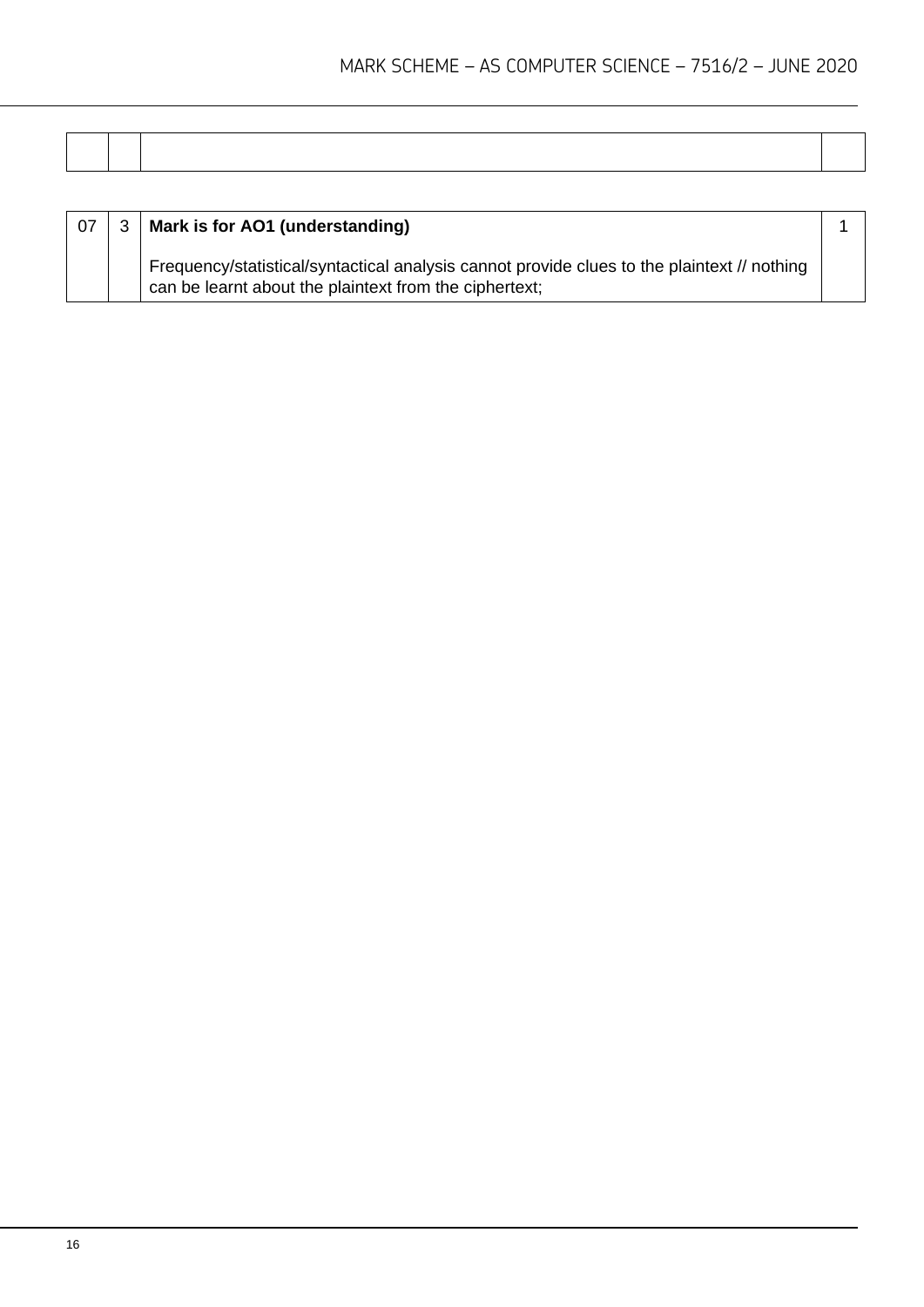| 08 | 9 marks are for AO2 (analyse) |       |                                                                                                                                                                                                                                           |                      |  |  |  |
|----|-------------------------------|-------|-------------------------------------------------------------------------------------------------------------------------------------------------------------------------------------------------------------------------------------------|----------------------|--|--|--|
|    |                               |       | Level of response question                                                                                                                                                                                                                |                      |  |  |  |
|    |                               | Level | <b>Description</b>                                                                                                                                                                                                                        | <b>Mark</b><br>Range |  |  |  |
|    |                               | 3     | A line of reasoning has been followed to produce a coherent,<br>relevant, substantiated and logically structured response. The<br>response covers a wide range of issues that are consistently<br>explained and/or supported by examples. | $7 - 9$              |  |  |  |
|    |                               |       | Answers may cover moral/ethical, legal and cultural arguments or<br>examine a smaller range of arguments in depth.                                                                                                                        |                      |  |  |  |
|    |                               | 2     | A line of reasoning has been followed to produce a mostly<br>coherent, relevant, substantiated and logically structured<br>response that covers a range of issues that are sometimes<br>explained and/or supported by examples.           | $4 - 6$              |  |  |  |
|    |                               |       | Answers will cover a range of arguments in some depth.                                                                                                                                                                                    |                      |  |  |  |
|    |                               | 1     | There is little evidence that a line of reasoning has been followed.<br>The response covers a small number of issues that are generally<br>not explained nor supported by examples.                                                       | $1 - 3$              |  |  |  |
|    |                               |       | Answers lack range and depth.                                                                                                                                                                                                             |                      |  |  |  |

#### **Examples could include:**

**Note:** Some points may fit under more than one heading. These have been indicated with a #.

#### **Moral/Ethical**

- It is unethical to collect data about people without them knowing what the data is to be used for. #
- It is unethical to have residents wear a device if they don't have a full understanding of its capabilities.
- If the device is in testing, it may not be as reliable as the PERS devices.
- The observers may watch the streams for reasons other than monitoring. #
- It may not be ethical to have your actions monitored in more detail than just your essential life signs.
- Could be an invasion of privacy. #
- Who controls the data? Should a resident be able to press a button to stop the recording?
- Need to consider exactly what data should be recorded/stored. #

#### **Legal**

- Will the data be stored securely? #
- If the data is being life blogged, who will be able to see it?
- Will the data be stored in compliance with the data protection regulations?
- Who will be responsible if the devices go wrong and someone dies? #
- Will the data be shared with doctors?
- What happens if the observers see something (eg an illegal act) being carried out on the life blogger cameras? #
- How long will data be stored?

9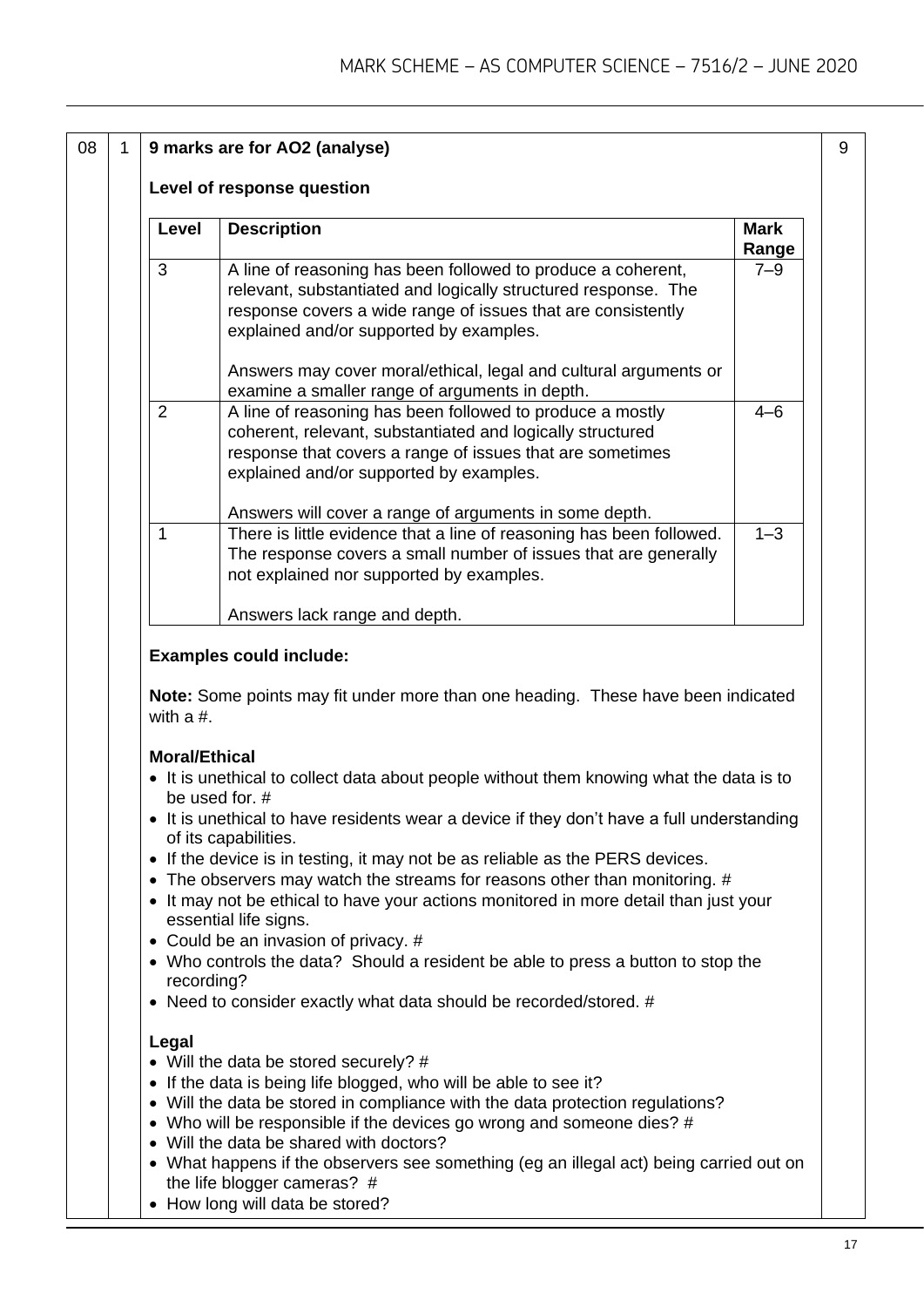|    |                | • Can monitor staff/visitors via camera in case of abuse allegation. #<br>• Do visitors need to be told about cameras? #<br>• What happens to data when the resident dies? How long can the data be kept for?<br>• Can next of kin get access to data?<br>• Who owns the data – the company/home/residents? $#$<br>• In what country will the data be stored?<br><b>Cultural</b><br>• Some people from some cultures may not like being videoed (particularly without<br>their knowledge).<br>• Residents may not want staff of the opposite gender viewing images of them in<br>certain situations. #                                                                                                                                                                 |                                                                                                              |   |
|----|----------------|------------------------------------------------------------------------------------------------------------------------------------------------------------------------------------------------------------------------------------------------------------------------------------------------------------------------------------------------------------------------------------------------------------------------------------------------------------------------------------------------------------------------------------------------------------------------------------------------------------------------------------------------------------------------------------------------------------------------------------------------------------------------|--------------------------------------------------------------------------------------------------------------|---|
|    |                | <b>Examples of points covered in depth</b>                                                                                                                                                                                                                                                                                                                                                                                                                                                                                                                                                                                                                                                                                                                             |                                                                                                              |   |
|    |                | <b>Issue</b>                                                                                                                                                                                                                                                                                                                                                                                                                                                                                                                                                                                                                                                                                                                                                           | <b>Explanation/Depth</b>                                                                                     |   |
|    |                | It is unethical to collect data about<br>people without them knowing what the<br>data is to be used for                                                                                                                                                                                                                                                                                                                                                                                                                                                                                                                                                                                                                                                                | As it could be used for something that<br>they do not want/agree with or make<br>them vulnerable in some way |   |
|    |                | It is unethical to have residents wear                                                                                                                                                                                                                                                                                                                                                                                                                                                                                                                                                                                                                                                                                                                                 | People cannot agree to wear something                                                                        |   |
|    |                | devices if they don't have a full                                                                                                                                                                                                                                                                                                                                                                                                                                                                                                                                                                                                                                                                                                                                      | that records so much data if they do not                                                                     |   |
|    |                | understanding of its capabilities                                                                                                                                                                                                                                                                                                                                                                                                                                                                                                                                                                                                                                                                                                                                      | know what it does                                                                                            |   |
|    |                | If the device is in testing, it may not be as<br>reliable as the PERS device                                                                                                                                                                                                                                                                                                                                                                                                                                                                                                                                                                                                                                                                                           | System might fail or send incorrect data if<br>there are problems                                            |   |
| 08 | $\overline{2}$ | 2 marks are for AO1 (understanding) and 2 marks are for AO2 (analyse)<br><b>Mark as follows:</b><br>• SSDs have lower power drain; which is important as the life blogger will run on<br>battery;<br>• SSDs are less likely to be damaged if dropped; which is important as the devices will<br>be worn and carried around;<br>• SSDs have faster access time; which could allow more data to be stored per second<br>(which may allow finer detail);<br>• SSDs are silent; which means they will not disturb the users;<br>• SSDs are lighter/less obtrusive/smaller; which is important for a device worn around<br>the neck;<br>• SSDs produce less heat; which makes them more comfortable to wear;<br>Max 2 for advantages<br>Max 2 for expansions<br>Max 4 marks |                                                                                                              | 4 |
|    |                |                                                                                                                                                                                                                                                                                                                                                                                                                                                                                                                                                                                                                                                                                                                                                                        |                                                                                                              |   |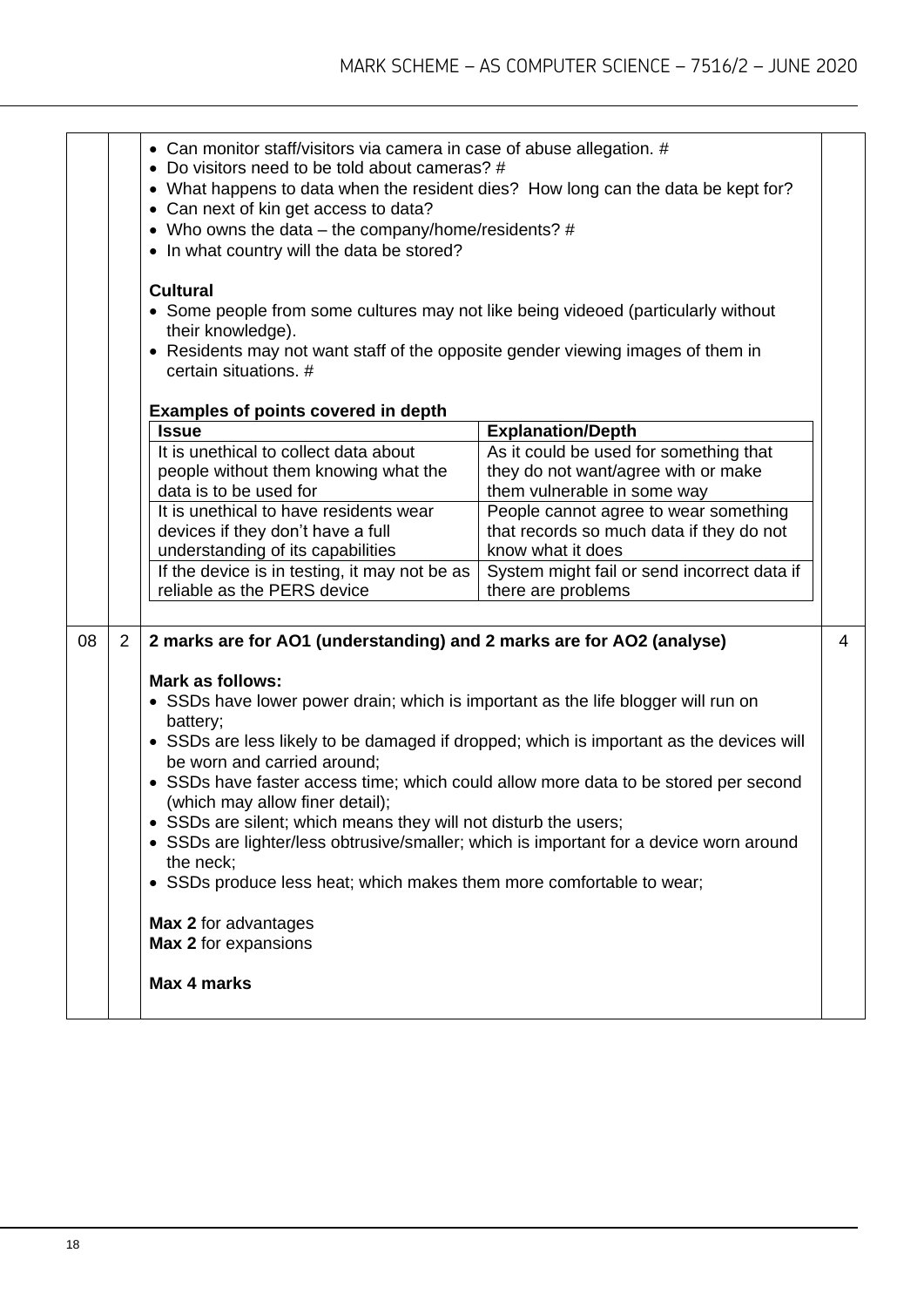| 09 | 1              | Mark is for AO1 (knowledge)                                                                                                                                                                                                                                                                                                                                                                                                                 |   |
|----|----------------|---------------------------------------------------------------------------------------------------------------------------------------------------------------------------------------------------------------------------------------------------------------------------------------------------------------------------------------------------------------------------------------------------------------------------------------------|---|
|    |                | Takes up less storage space;<br>Faster transmission times;<br>To fit within certain system restrictions (eg e-mail attachment restrictions);                                                                                                                                                                                                                                                                                                |   |
|    |                | Max 1                                                                                                                                                                                                                                                                                                                                                                                                                                       |   |
| 09 | $\overline{2}$ | Mark is for AO1 (understanding)                                                                                                                                                                                                                                                                                                                                                                                                             |   |
|    |                | The file can be reproduced exactly as it was originally;<br>A. The quality of an image/sound/video would not be reduced.                                                                                                                                                                                                                                                                                                                    |   |
|    |                | The original data can be fully recovered if lossless compression has been used //<br>lossless data compression can be reversed; NE. no data is lost NE. no loss of quality<br>The original data cannot be recovered if lossy compression has been used // lossy<br>compression cannot be reversed // the data is degraded by lossy compression; A.<br>redundant / less important data removed NE. data is lost NE. quality is reduced Max 1 |   |
|    |                | Max 1                                                                                                                                                                                                                                                                                                                                                                                                                                       |   |
| 09 | 3              | 3 marks are for AO1 (understanding)                                                                                                                                                                                                                                                                                                                                                                                                         | 3 |
|    |                | (Variable) length strings of symbols/substrings of original data are represented by<br>single tokens;<br>A table/dictionary is formed using the tokens as the keys/index;<br>The strings of symbols are used as the entries;                                                                                                                                                                                                                |   |
|    |                | <b>Alternative answer for LZ77</b><br>A sliding window of previous data is maintained;<br>A length-distance pair is formed where each of the next length characters; is equal to<br>the characters exactly distance behind it; in the uncompressed stream.                                                                                                                                                                                  |   |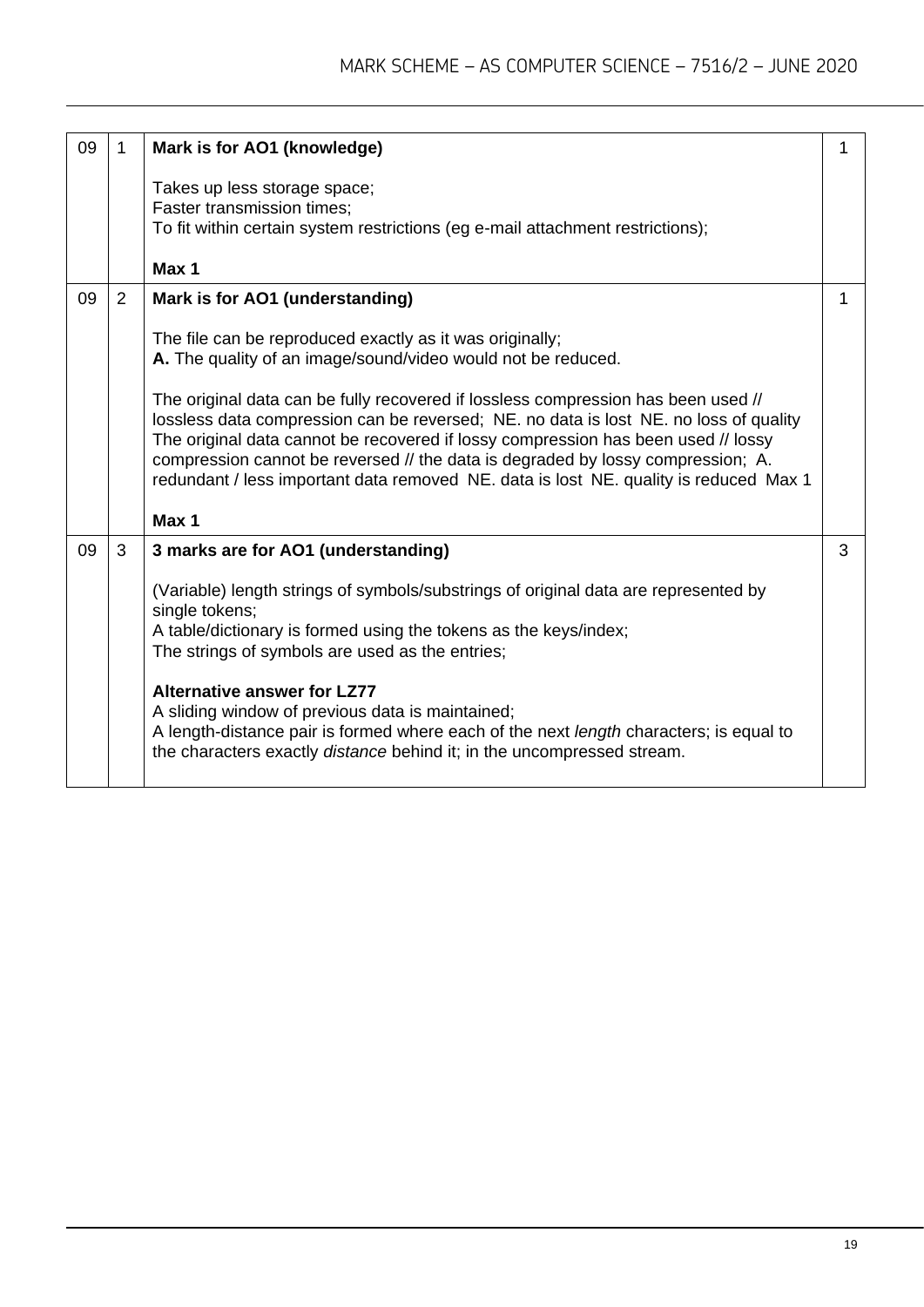| 10 | 1              | 3 marks are for AO1 (understanding)                                                                                                                                                                                                                                                                                                                                                                                                                                                                                                                                                                                                                                                                                                                                                                                                                                                                                                                                                                                                                                                                                               | 3 |  |
|----|----------------|-----------------------------------------------------------------------------------------------------------------------------------------------------------------------------------------------------------------------------------------------------------------------------------------------------------------------------------------------------------------------------------------------------------------------------------------------------------------------------------------------------------------------------------------------------------------------------------------------------------------------------------------------------------------------------------------------------------------------------------------------------------------------------------------------------------------------------------------------------------------------------------------------------------------------------------------------------------------------------------------------------------------------------------------------------------------------------------------------------------------------------------|---|--|
|    |                | A node broadcasts data (to the entire network);<br>All/Any nodes on the network receive/read the data;<br>A node examines the received data to check if it is the intended recipient;<br>Only one node can (successfully) transmit data at a time // Nodes use a shared<br>transmission medium;                                                                                                                                                                                                                                                                                                                                                                                                                                                                                                                                                                                                                                                                                                                                                                                                                                   |   |  |
|    |                | Max 3                                                                                                                                                                                                                                                                                                                                                                                                                                                                                                                                                                                                                                                                                                                                                                                                                                                                                                                                                                                                                                                                                                                             |   |  |
|    |                | If students write a detailed description covering CSMA/CD (not required for the<br>specification) then award marks as follows:                                                                                                                                                                                                                                                                                                                                                                                                                                                                                                                                                                                                                                                                                                                                                                                                                                                                                                                                                                                                    |   |  |
|    |                | Computer monitors/listens to (data signal on cable/bus);<br>If (data) signal present // if cable/bus busy continue to wait;<br>When no (data) signal present // when cable/bus idle start to transmit;<br>Whilst transmitting, computer monitors cable/bus to check for collision // to check if<br>signal is identical to what it is sending;<br>Collision occurs if two computers (start) sending at same time // if two packets/frames in<br>transit at same time;<br>If collision detected, jamming signal/signal warning of collision sent;<br>To ensure other (transmitting) computers aware of problem // to stop other computers<br>sending data;<br>Computer that detected collision also stops sending data;<br>Then waits a random period before attempting to retransmit/repeating transmission/this<br>process again;<br>Period is random to reduce likelihood of collision recurring (between computers that<br>caused collision);<br>If a collision occurs again then waits a longer random time before attempting to transmit<br>again;<br>Use of exponential back-off algorithm to determine wait time;<br>Max 3 |   |  |
|    |                |                                                                                                                                                                                                                                                                                                                                                                                                                                                                                                                                                                                                                                                                                                                                                                                                                                                                                                                                                                                                                                                                                                                                   |   |  |
| 10 | $\overline{2}$ | Mark is for AO1 (understanding)                                                                                                                                                                                                                                                                                                                                                                                                                                                                                                                                                                                                                                                                                                                                                                                                                                                                                                                                                                                                                                                                                                   | 1 |  |
|    |                | Bit rate can be higher than baud rate if more than one bit is encoded in each signal<br>change;                                                                                                                                                                                                                                                                                                                                                                                                                                                                                                                                                                                                                                                                                                                                                                                                                                                                                                                                                                                                                                   |   |  |
| 10 | 3              | 2 marks are for AO1 (understanding)                                                                                                                                                                                                                                                                                                                                                                                                                                                                                                                                                                                                                                                                                                                                                                                                                                                                                                                                                                                                                                                                                               | 2 |  |
|    |                | If the number of 1s received/in the byte is even, the data is (assumed to have been)<br>received correctly // has not been corrupted; A. the data is correct                                                                                                                                                                                                                                                                                                                                                                                                                                                                                                                                                                                                                                                                                                                                                                                                                                                                                                                                                                      |   |  |
|    |                | If the number of 1s received/in the byte is odd, the data has been corrupted / is<br>incorrect;                                                                                                                                                                                                                                                                                                                                                                                                                                                                                                                                                                                                                                                                                                                                                                                                                                                                                                                                                                                                                                   |   |  |
|    |                | A. odd/even part of second point by implication eg if student has written "is even" for the<br>first point and then "otherwise" for the second.                                                                                                                                                                                                                                                                                                                                                                                                                                                                                                                                                                                                                                                                                                                                                                                                                                                                                                                                                                                   |   |  |